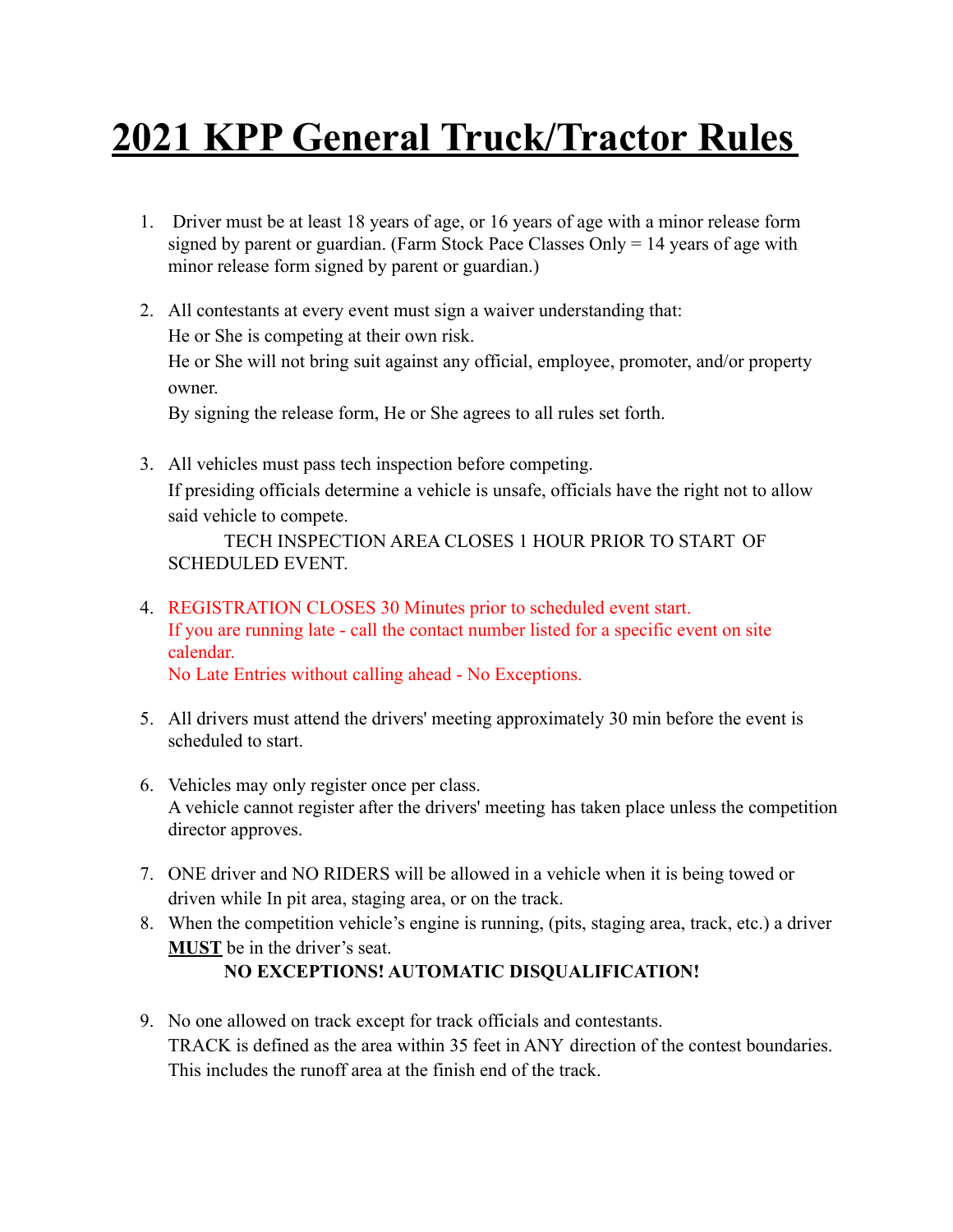- 10. All contestants must drive vehicle onto the track and into position to compete under its own power and must also leave under its own power unless breakage occurred.
- 11. All pulls must start with a tight chain. No jerking of any kind is permitted. Vehicle must remain within the boundaries of the track or the puller will be disqualified. Any Ballast or External parts falling off of a competition vehicle while hooked to sled will be cause for disqualification.
- 12. Puller will be allowed a total of two (2) attempts within the 75 feet mark to start the sled. Test puller may drop six (6) positions.
- 13. Puller must wait for green flag from starting flagman before starting the pull. Leaving the starting line while under the red flag will be an **automatic disqualification**. **NO EXCEPTIONS!** Driver must stop immediately upon signal of red flag from flagman.
- 14. Competition vehicles must be operated in a safe manner at all times within the confines of the track, pit area, and staging area. Tech officials have the right to stop and disqualify any vehicle which is being operated in a reckless manner.
- 15. PIT AND STAGING AREA SPEED LIMIT 5 M.P.H.
- 16. DRIVERS WILL BE HELD RESPONSIBLE FOR THE ACTIONS OF THEIR CREW.
- 17. If any vehicle or driver is disqualified, there will be **NO** refund of entry fee.
- 18. Be aware that the following persons are considered Tech Officials:
	- a. Competition Inspection Team, Scale Operator, Sled Operator, Flaggers, Hook tenders, as well as all New Penn Jersey Officers and Directors in attendance and working the day of competition.
	- b. Tech Officials may Tech or Inspect any competition vehicle at any time before or during the event.
	- c. Decisions of the Tech Officials are final Any competitor who attempts to overturn a decision by talking to tech officials or the promoter is subject to disqualification from the class.
	- d. Reasons for Disqualification and Season Long Suspension:
		- i. Habitual rule infraction
		- ii. Blatant rule infraction